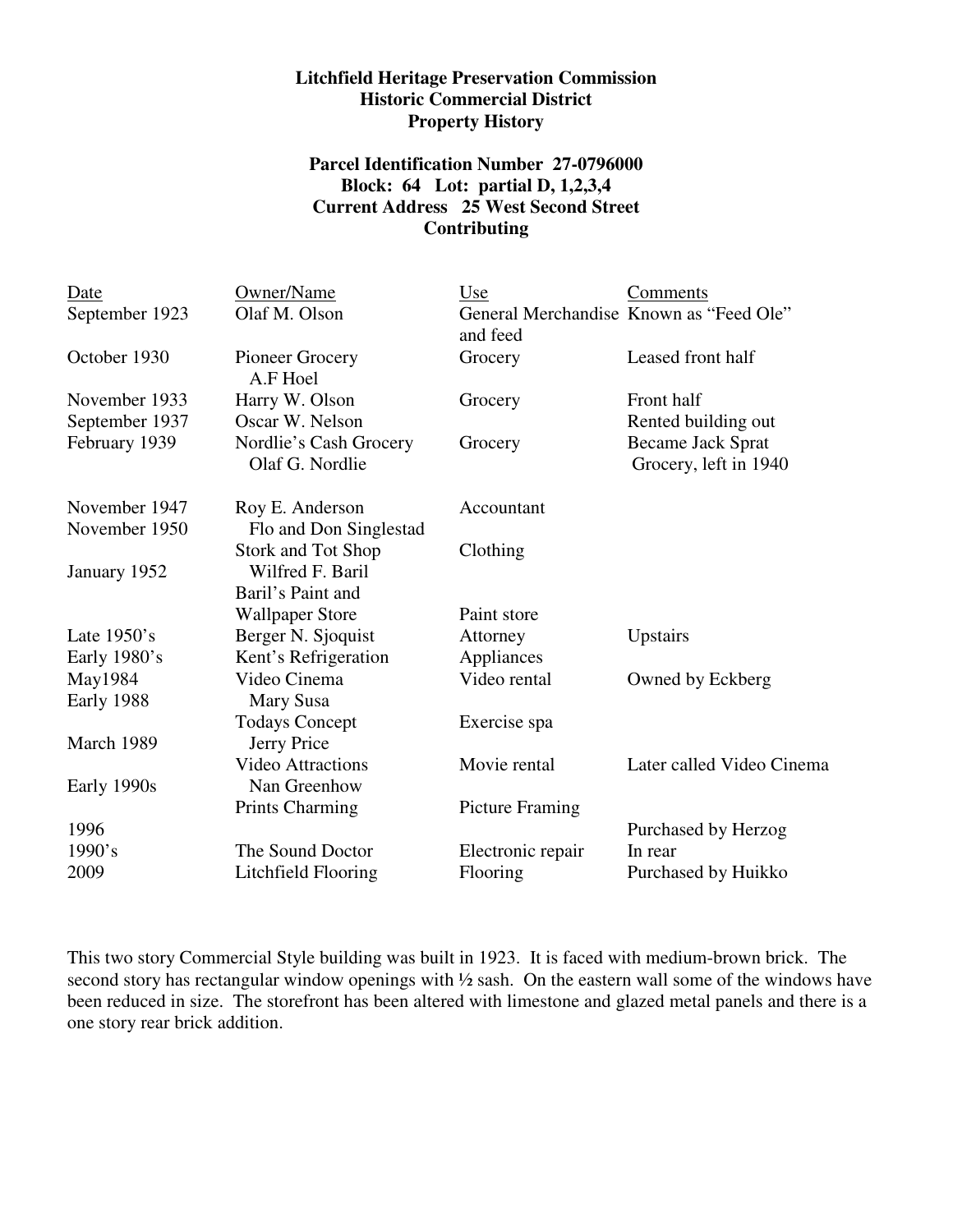## **Building Data, City of Litchfield Tax Assessor**

Land Appraisal General Desirability: Good Lot Record: Topography: Level Improvements: Sidewalks Curb & Gutter City Water Sanitary Sewer Street: Asphalt Alley Location: Corner Lot Zoning or Use: Commercial 2

Description of Principal Structure: Building: Yr. Built 1910 Sq. Ft. first story 23.5' x 100, second story 23.5' x 60 Foundation: Exterior Walls: Brick Roof: Flat, built up Interior Finish: First floor: Walls plaster Ceiling tin Floors wood Wiring: Rigid Conduit Basement: Full